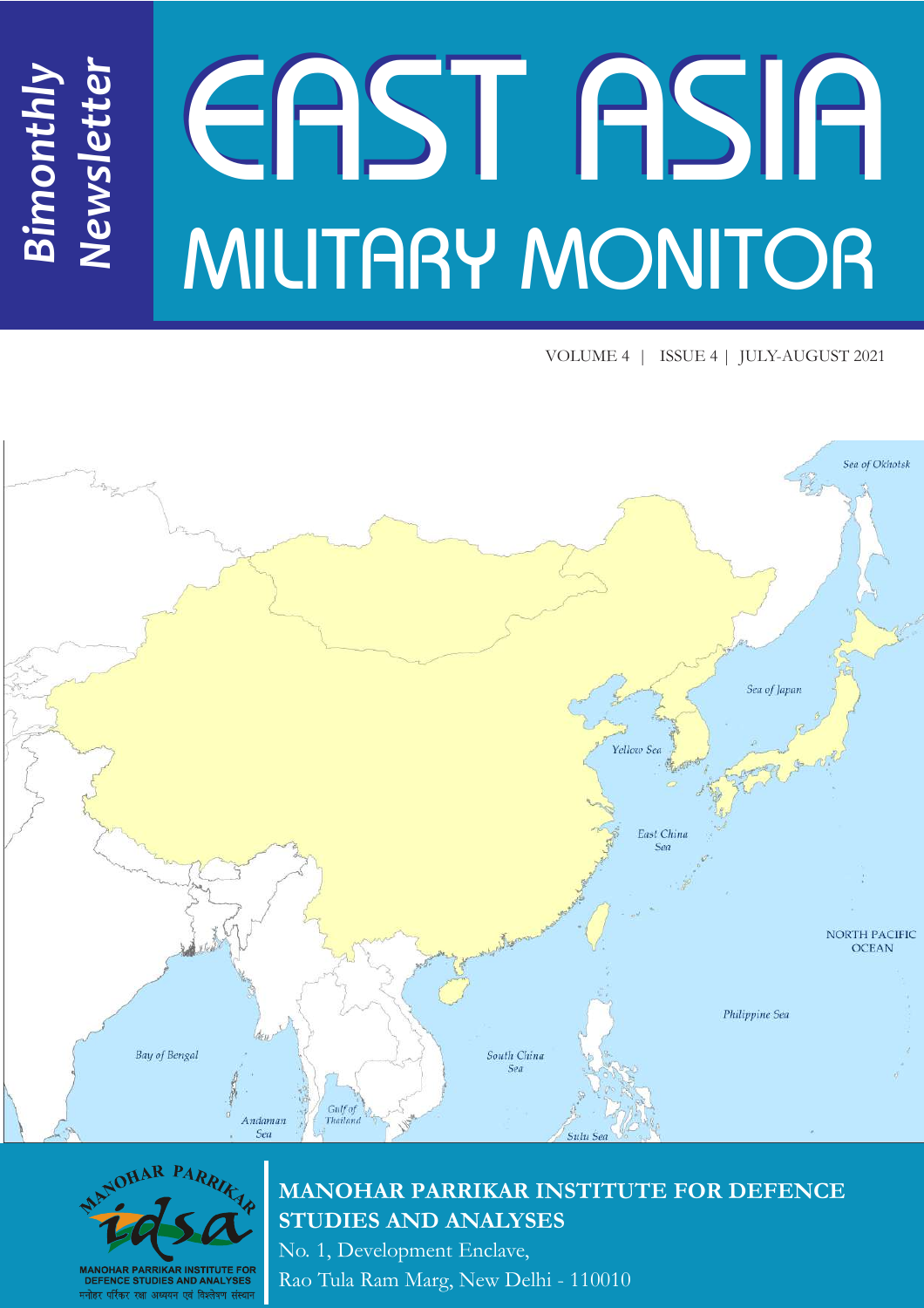# **CONTENTS**

#### **MAPPING EAST ASIA**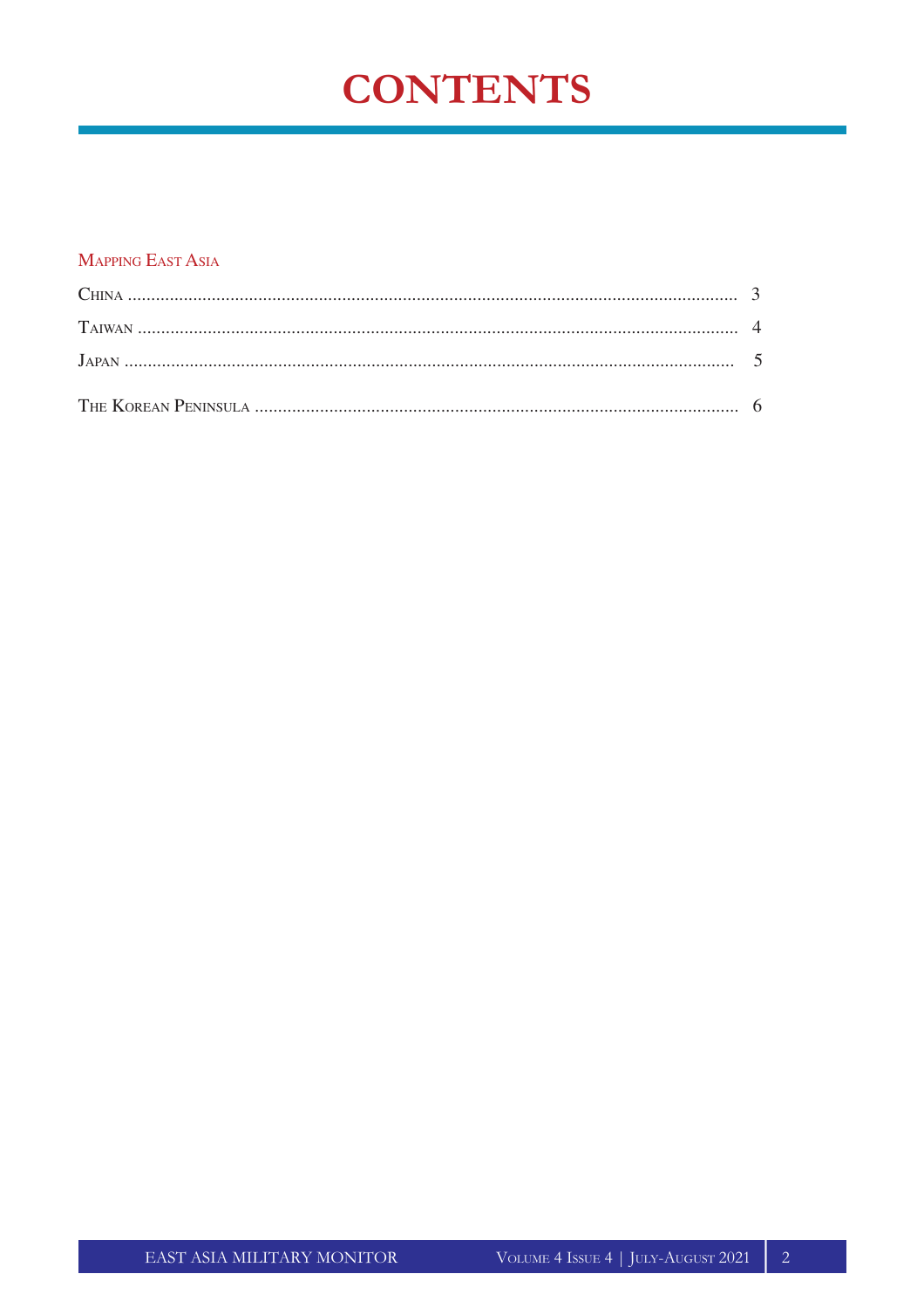# **CHINA**

#### **China and Mongolia Defence Cooperation**

The Chinese Defence Minister, General Wei Fenghe visited Mongolia on 26 July to meet the Mongolian Defence Minister, Gursed Saikhanbayar. The meeting was held at Mongolia's capital Ulaanbaatar and explored prospects of strengthening defence cooperation between China and Mongolia. During his visit, the Chinese Defence Minister underscored the need for both sides to continue to support each other's core interests and major concerns, while remaining vigilant against extra-territorial forces interfering in regional affairs.<sup>1</sup> Further, he reiterated China's military commitment to work with Mongolia to implement the important consensus reached by the leaders of the two countries, besides enhancing strategic mutual trust and expanding pragmatic cooperation, to sustain the comprehensive strategic partnership.<sup>2</sup>

## **SCO Defence Ministers Meeting**

The 18th meeting of the Council of Ministers of Defence of the Shanghai Cooperation Organization (SCO) was held on 28 July in Dushanbe, Tajikistan.<sup>3</sup>The Chinese delegation to the meeting was led by State Councillor and Defence Minister Wei Fenghe. In his address to the SCO forum Fenghe emphasised that since the establishment of the SCO, defence departments of all the

member-states have been deepening their strategic mutual trust and practical cooperation under the strong guidance of the 'Shanghai Spirit'. He also noted that in the light of the deteriorating security situation in Afghanistan, the SCO membercountries should strengthen their cooperation and jointly combat extremism, terrorism and separatism in order to safeguard regional peace and stability. During the SCO meeting, the Chinese Defence Minister held extensive talks with defence ministers of Pakistan, Belarus, Russia, Kazakhstan and Kyrgyzstan on issues of regional and international importance, bi-lateral military-tomilitary relations and counter-terrorism cooperation.<sup>4</sup>

## **China-Russia Joint Military Exercise: ZAPAD/INTERATION-2021**

In a major drive to enhance their military cooperation, Russia and China jointly conducted the military exercise Zapad/Interaction-2021, from 9-13 August. This was the first time that the Russian military had dispatched a troop unit to participate in a military exercise led by the Chinese. The military exercise was held at the co-ordination tactical training ground of the People's Liberation Army (PLA) in Tsingtungxia Ningxia Hui Autonomous Region of China. The slogan of the exercise was "China and Russia: Joining hands to build peace" and the stated objective of the military exercise was to build military cooperation to jointly safeguard regional security and stability. 5 In the

<sup>1</sup> "China, Mongolia vow to enhance military cooperation, maintain regional stability" Ministry of National Defence of the People's Republic of China, 26 July 2021 at http://eng.mod.gov.cn/news/2021-07/26/content\_4890289.html. (Accessed on 28 August 2021)

<sup>&</sup>lt;sup>2</sup> "Chinese and Mongolian Defence Ministers agree to strengthen cooperation", 26 July 2021, XinhuaNet at http:// www.xinhuanet.com/english/2021-07/26/c\_1310087476.html (Accessed on 28 August 2021)

<sup>3</sup> "Joint Communique following the meeting of the SCO Defence Ministers", Shanghai Cooperation Organization Secretariat, 28 July 2021 at http://eng.sectsco.org/news/20210728/770367.html (Accessed on 30 August 2021)

<sup>4</sup> Ibid.

<sup>5</sup> "Expert: Zapad/Interaction-2021 marks new high of China-Russia Military Cooperation", Huang Panyue, China Military Online, 28 August 2021 at http://www.81.cn/jwywpd/2021-08/21/content\_10079375.htm (Accessed on 31 August 2021)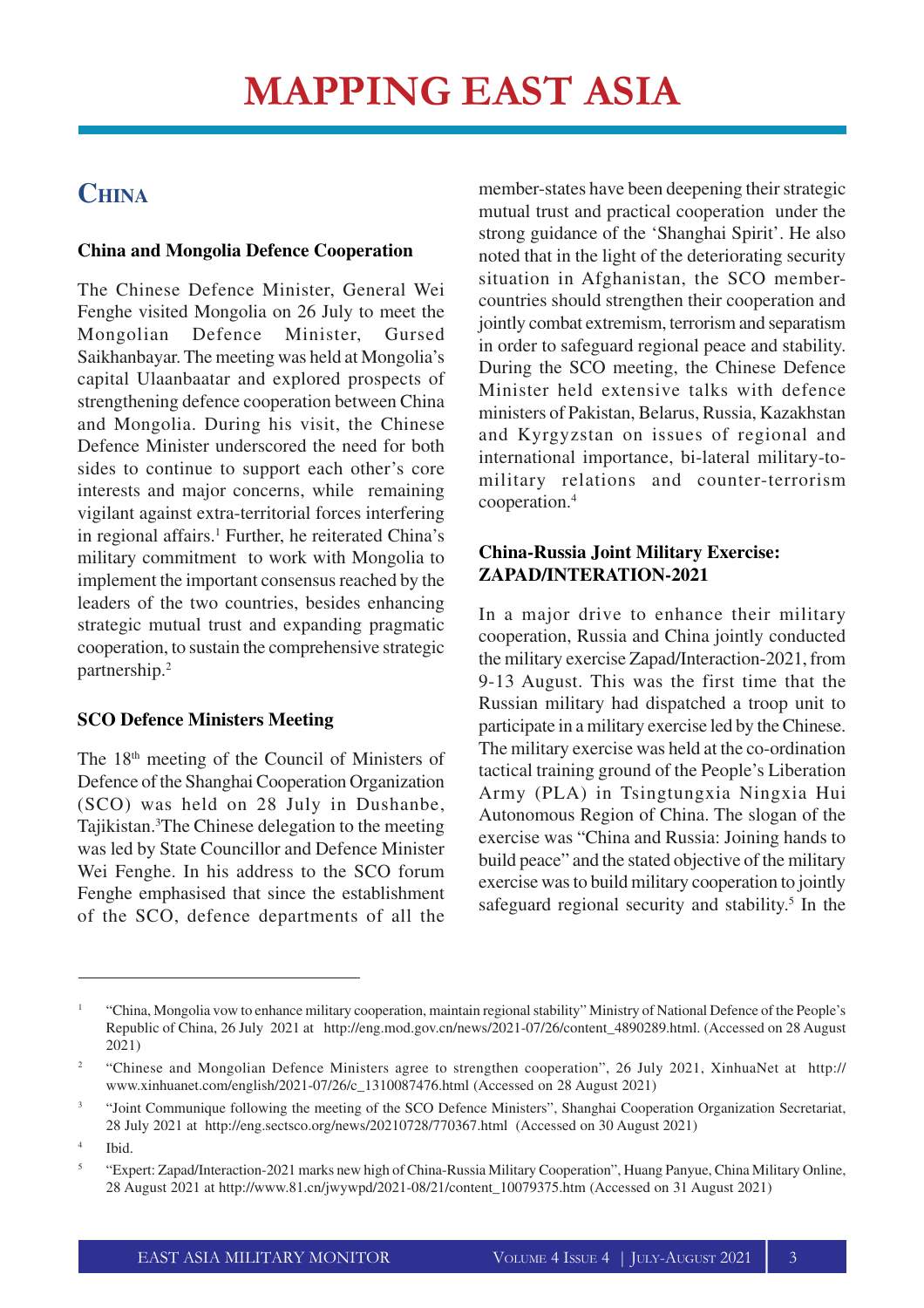exercise, participating Russian and Chinese troops were divided into mixed groups to jointly plan and execute military drills and operations. Further, under a special operational command information system, the two militaries accomplished air and ground force coordination, unified their combat rules and established a united operational system with battlefield information systems.<sup>6</sup> This military exercise was conducted in the backdrop of the American withdrawal from Afghanistan and the rise of Taliban to power.

#### **China sets up 'Defence Strategic Perimeter'**

Following China's completion of 100- plus drills across all major Chinese sea areas, its military experts claimed that People's Liberation Army (PLA) has set up a 'Defence Strategic Perimeter' and is now prepared to fight simultaneous battles in multiple directions. According to navigation notices released by the Maritime Safety Administration, the PLA has conducted at least 120 military exercises in the Bohai Sea, the Yellow Sea, the East China Sea, the Taiwan Straits and the South China Sea, over the past three months. The official media reports published after the drills cited use of most advanced warships and warplanes in these military exercises. Commenting on Chinese media the Chinese defence analysts observed that these military exercises have become a routine since last year. These exercises are intended to enhance China's defence preparedness to deter Taiwanese secessionists and foreign forces.<sup>7</sup>

#### **PLA's Military Drills in the Tibetan Plateau**

The PLA conducted military exercises in the Tibetan Plateau called the "Snowfield Duty-2021". The exercises emphasised on "multi-dimensional tactics with the goal of target elimination" and at enhancing the security of China's border and "stability of Tibet".<sup>8</sup> The exercises focused on destroying enemy reconnaissance, communications centres and helipads, and providing guidance for striking hostile targets behind the enemy's defence lines. Therefore, it coordinated both defensive and offensive operations. Further the exercises displayed capabilities to defend the Chinese border troops against enemy air capability while simultaneously using conventional forces such as tanks and infantry to capture hostile positions. The electromagnetic warfare team was also deployed to provide additional assistance by disrupting enemy communications facilities. The multiple points of integrated operations demonstrated that these military drills are aimed at reducing India's advantage and improving China's offensive capability in capturing positions along the border.

# **TAIWAN**

#### **Taipei-Washington Defence Contract**

Taiwan's Defence Mission in the US and the American Institute in Taiwan signed a defence contract with the US to purchase airborne reconnaissance systems on 29 July. These systems are to be deployed to Hualien on the east coast of Taiwan. Although Taiwan's Ministry of Defence did not provide any details of the contract. Taiwan's media reports stated delivery of six MS-110 Recce Pods for F-16 jets, eleven High Mobility Artillery Rocket Systems and 135 Standoff Land-Attack

<sup>6</sup> "China and Russua Drill signals new era in joint exercises: spokesperson", Huang Panyue, Xinhuanet, 8 August 2021 at http:/ /eng.mod.gov.cn/news/2021-08/27/content\_4893113.htm (Accessed on 31 August 2021)

<sup>7</sup> "PLA holds 100+ drills in all Chinese sea areas in 3 months, sets up 'defense strategic perimeter'", Liu Xuanzhun, Global Times, 24 August 2021 at https://www.globaltimes.cn/page/202108/1232351.shtml (Accessed on 25August 2021)

<sup>8</sup> "PLA Tibet Military Command Holds Large-Scale Joint Drills in Plateau Region", Liu Xuanzan, Global Times, 26 August 2021 at: https://www.globaltimes.cn/page/202108/1232487.shtml. (Accessed on 28 August 2021)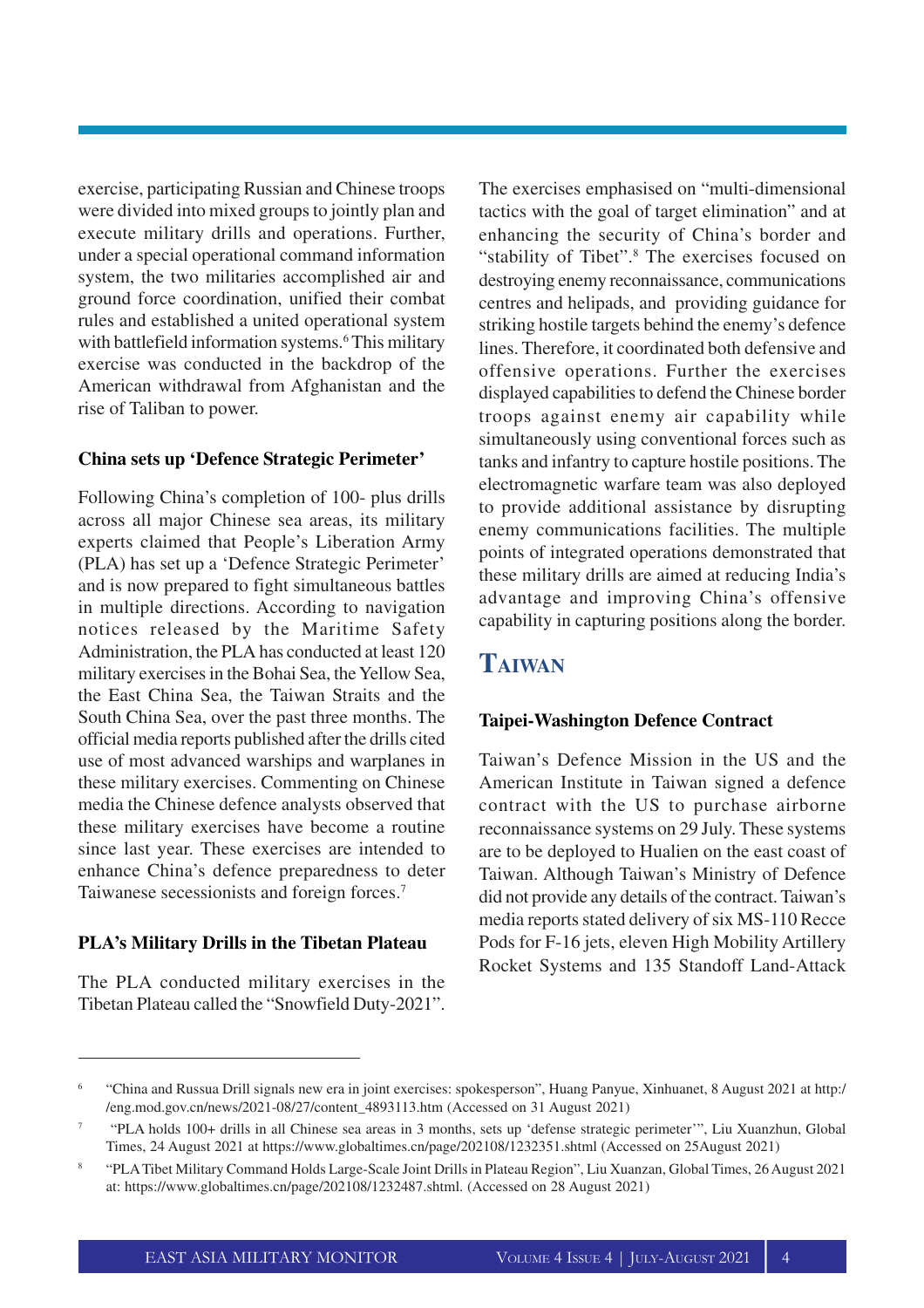Missile Expanded Response Systems as primary highlights of the deal. 9

#### **Taiwan to receive Howitzers from US**

Amid rising cross-Strait tensions, the US State Department approved sale of forty 155 mm M109A6 medium self-propelled howitzer artillery systems to Taiwan. The US\$ 750 million worth arms sale is intended to help Taiwan defend itself better in an event of a Chinese invasion. Reportedly, apart from medium self-propelled howitzer artillery systems, the arms sale will also include 20 M992A2 Field Artillery Ammunition Support Vehicles (FAASV); one Advanced Field Artillery Tactical Data System (AFATDS); five M88A2 Hercules vehicles; five M2 Chrysler Mount; 50 calibre machine guns; and one thousand six hundred ninety-eight (1,698) multi-option, Precision Guidance Kits (PGK).<sup>10</sup> Taipei, who for long had been trying to mobilise international opinion against Chinese military provocations, welcomed the US decision. Taiwan's Foreign Minister Joseph Wu thanked the Biden administration and affirmed that the delivery of the artillery systems would help Taiwan to "maintain a rock-solid self-defence and regional peace and stability". <sup>11</sup>

#### **Modest hike in Taiwan's Defence Budget**

President Tsai Ing Wen's cabinet proposed a modest hike in the country's defence budget just ten days after China conducted a series of military drills near Taiwan.<sup>12</sup> Reportedly, this proposed raise in the 2022 budget included the cost of US\$ 1.44 billion that Taiwan plans to spend to procure F-16 fighter jets, even though the Government has not given any details. If approved by the Legislative Yuan, the defence budget will constitute the third-largest Government spending for next year, after social welfare and combined expenditure on education, science and culture.<sup>13</sup>

# **JAPAN**

#### **Japan's Annual Defense White Paper Released**

Japan's Ministry of Defense released its Annual Defense White Paper titled *Defense of Japan* on 13 July. In a noteworthy departure, Japan for the first time, categorically underscored the need to observe the developments surrounding Taiwan with a sense of crisis as Beijing's increasing military power could disturb the stability in the Taiwan Strait.<sup>14</sup> Further, the White Paper outlined the inconsistencies in China's Coast Guard Law

<sup>9</sup> Staff Writer, "Taiwan Inks Deal with US to Buy Defense Systems," *Taipei Times,* 29 July 2021 at https://taipeitimes.com/News/ taiwan/archives/2021/07/29/2003761669 (Accessed on 30 July 2021)

<sup>10</sup> Stacy Hsu and Y.F. Low, "U.S. Announces Sale of Self-propelled Artillery to Taiwan", *Focus Taiwan,* 5 August 2021 at https:/ /focustaiwan.tw/politics/202108050001 (Accessed on 6 August 2021)

<sup>11</sup> "Taiwan thanks US for approving \$1 billion howitzer for sale", *The Straits Times*, 5 August 2021 at https://www.straitstimes.com/ asia/east-asia/us-approves-potential-sales-of-howitzers-to-taiwan-pentagon (Accessed on 6 August 2021)

<sup>&</sup>lt;sup>12</sup> Jon Grevatt, "Taiwan proposes defence budget increase for 2022", Janes, 27 August 2021 athttps://www.janes.com/defencenews/news-detail/taiwan-proposes-defence-budget-increase-for-2022 (Accessed on 28 August 2021)

<sup>&</sup>lt;sup>13</sup> "Taiwan plans to spend 1.4 billion on new fighter jets amid rising China military activity", CNN, 27 August 2021 at https:// edition.cnn.com/2021/08/26/asia/taiwan-defense-spending-intl-hnk/index.html (Accessed on 28 August 2021)

<sup>14</sup> "Japan takes up Taiwan Strait stability in defense report for the 1st time", *Reito Kaneko, Kyodo News*, 13 July2021 at https:// english.kyodonews.net/news/2021/07/43e571ef9341-japan-takes-up-taiwan-strait-stability-in-defense-report-for-1st-time.html (Accessed on 25 July 2021)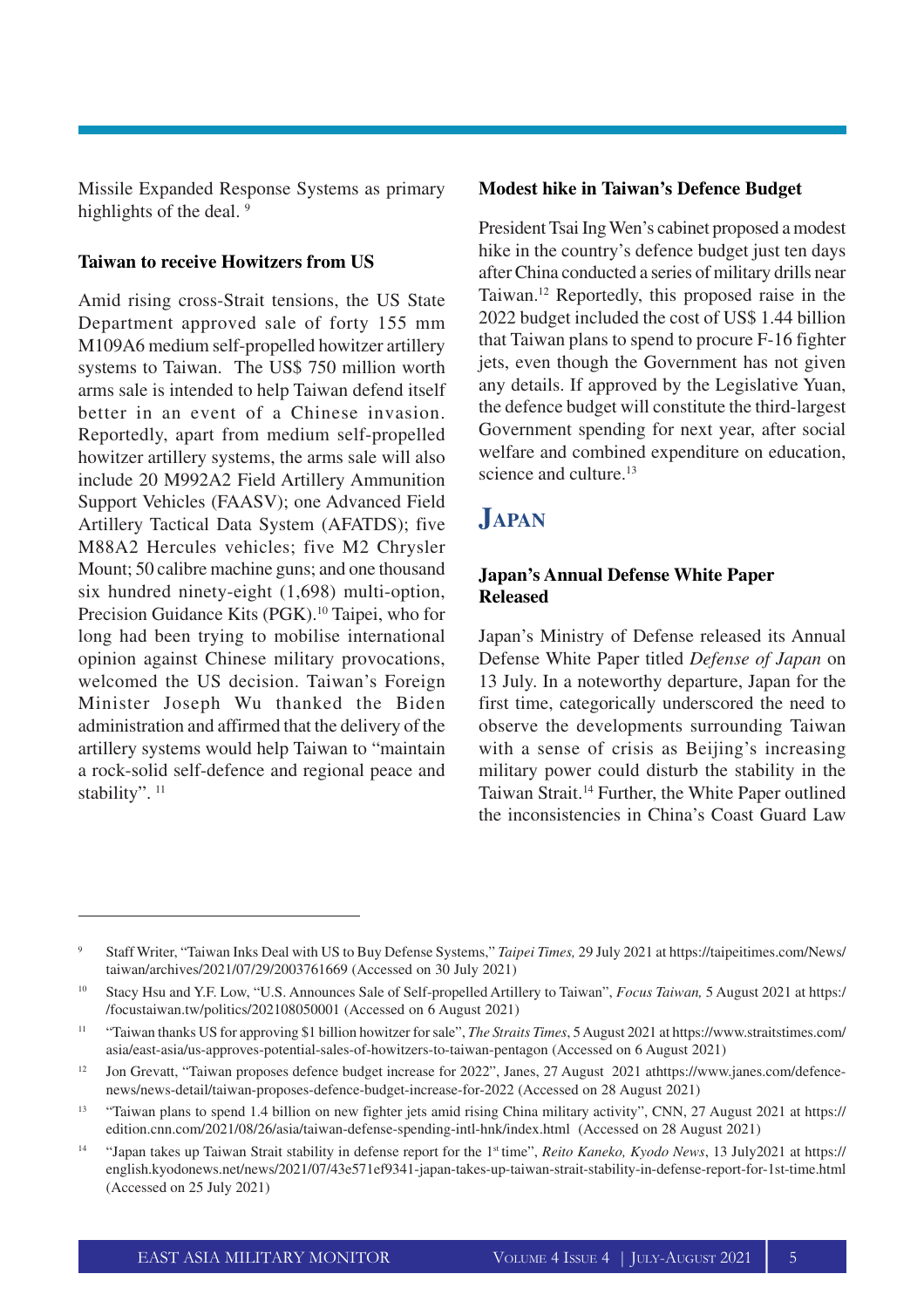vis-a-vis the international law, and Beijing's unilateral attempts to alter the status quo in the East and South China Seas. Furthermore, it termed Pyongyang's ballistic missile development programme as a "grave and imminent threat" to Japan's security. Accordingly, the Defence White Paper proclaimed to bolster Japan's defence capabilities while simultaneously coordinating and cooperating with like-minded powers in the Indo-Pacific to promote the Free and Open Indo-Pacific vision. The Defense White Paper identified Australia, India, European partners such as UK, France, Germany, Canada and New Zealand as important defence partners.<sup>15</sup>

#### **Japan and UK joint naval drill in Pacific**

The UK's Carrier Strike Group's warships led by *HMS Queen Elizabeth* held joint exercises with Japan's Maritime Self-Defense Force (JMSDF) and the United States Expeditionary Strike Group 7,south of Okinawa, on 26 August. This exercise was an outcome of Japan's persistent efforts to engage European powers in advancing freedom of navigation and rule of law in the Indo-Pacific. Rear Admiral Konno Yasushige from Japan's Self-Defense Force (SDF) suggested that such exercises would further reinforce Japan-UK security partnership in advancing a free and open Indo-Pacific. *HMS Queen Elizabeth* is planned to call at the US Navy's Yokosuka Base in Kanagawa prefecture in September. 16

#### **Japan's Defence Ministry seeks hike in Defence budget**

Japan's Defence Ministry unveiled a US \$ 50 billion budget on 31 August, amidst a rising threat perception from China and North Korea. In the proposed budget, the Defence Ministry sought a nominal 2.9 per cent hike from the previous year. The aim is to advance Japan's capability in the space, cyber and electromagnetic domains. Detailing the defence expenditure, the proposed budget requested for an R&D outlay of ¥325.7 billion to pursue technologies like crewless aircraft using AI, and fund next-generation fighter jets; ¥130.0 billion to get F-35 advanced stealth fighter jets; ¥10.2 billion for transport ships; ¥37.9 billion for standoff missiles that can be launched from different platforms; and ¥5.8 billion to adapt radars for ships equipped with the Aegis missile interceptor system. The proposed budget also included provisions for setting up a new camp on Ishigaki Island where Japan intends to deploy surface-to-air and anti-ship missile batteries, and further bolster capabilities in other Islands, including Miyako, Yonaguni and Amami.<sup>17</sup>

# **KOREAN PENINSULA**

#### **US-Japan-South Korea Trilateral Meeting**

On 20 July, Tokyo hosted a US-Japan-South Korea trilateral meeting, to discuss the shared challenge

<sup>15</sup> "Defense of Japan :2021", Ministry of Defense, 13 July 2021 at https://www.mod.go.jp/en/publ/w\_paper/wp2021/ DOJ2021\_Digest\_EN.pdf (Accessed on 25 July 2021)

<sup>16</sup> "UK, Netherlands, United States, Japan, complete intensive joint exercises in the Pacific", 26 August 2021 at https:// www.royalnavy.mod.uk/news-and-latest-activity/news/2021/august/25/210825-pacific-exercises-for-carrier-strike-group (Accessed on 27 August 2021)

<sup>17</sup> Kosuke Takahashi and Andrew McDonald, "Japan requests US\$ 50 billion defence budget for 2022", , 31 August2021, Janes. at https://www.janes.com/defence-news/news-detail/japan-requests-usd50-billion-defence-budget-for-2022# (Accessed on 31 August 2021)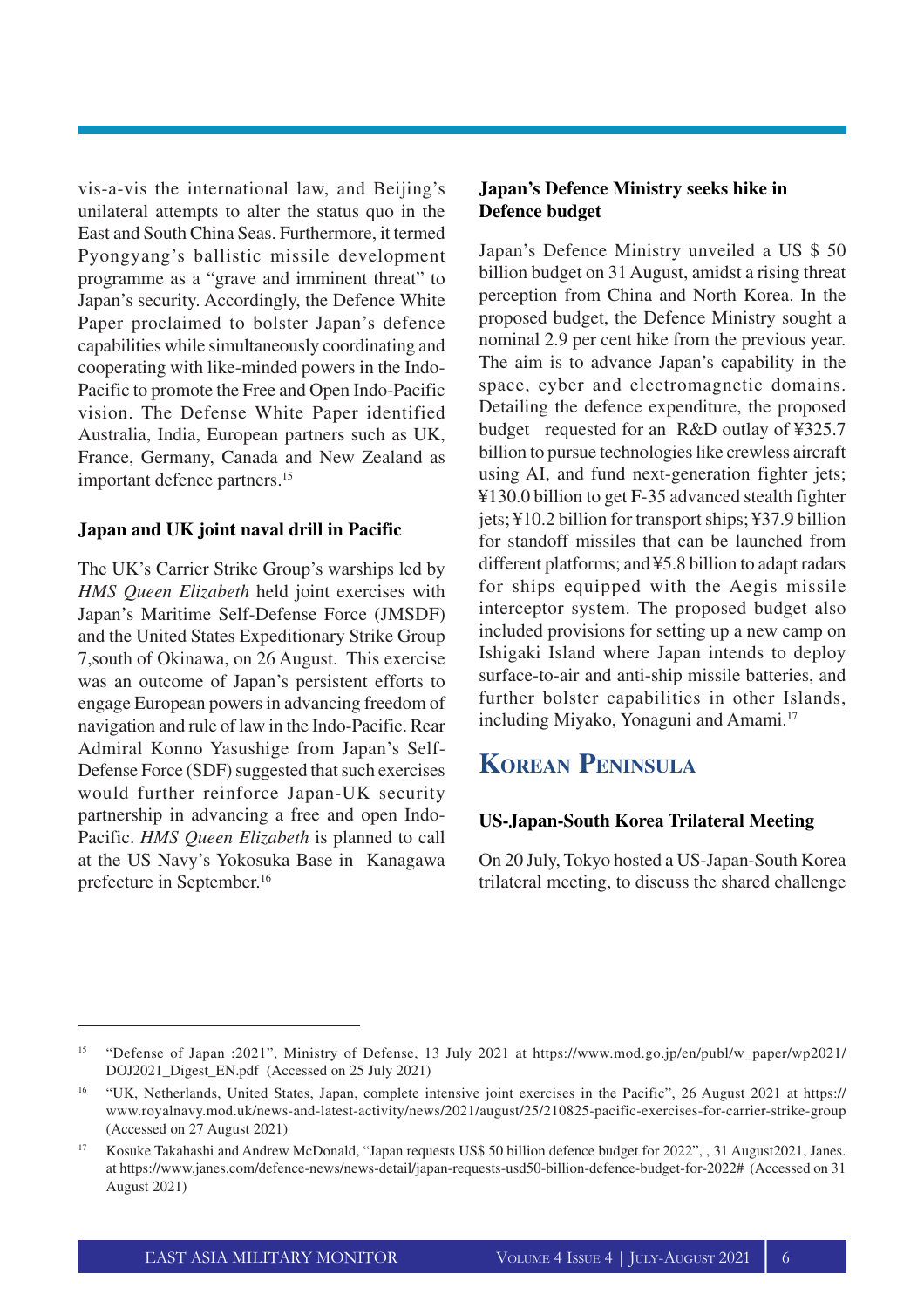of realising complete denuclearization of the Korean Peninsula, and the threats posed by Pyongyang's ballistic missile programme. Additionally, global challenges including economic recovery and COVID-19 response, as well as defending the rules-based order and supporting a Free and Open Indo-Pacific were on the table. The meeting was attended by Deputy Secretary of State Wendy Sherman, Japanese Vice Foreign Minister Mori Takeo, and South Korea's First Vice Foreign Minister Choi Jong Kun. They opposed any action that undermines the rules-based international order in addition to any unilateral efforts to alter the status quo in the South and East China Seas, and underlined the significance of stability in the Taiwan Strait.<sup>18</sup>

#### **South Korea-US Joint Military Exercise**

Seoul and Washington conducted their annual joint military training from 16-26 August. The military exercise sparked a strong reaction from North Korea. Kim Yo Jong, Deputy-Department Director of the Central Committee of the Workers' Party of Korea, registered a strong protest and stated that "the dangerous war exercises pushed ahead with by the US and the South Korean side in defiance of our repeated warnings will surely make themselves face more serious security threat." She further argued that "the US, which doggedly pushes ahead with the aggressive war drills at such a sensitive time as now when the eyes of the world are on the development of the situation on the Korean Peninsula, is indeed the chief architect destroying peace and stability in the region. This also shows that 'diplomatic engagement' and 'dialogue with no strings attached' touted by the present US administration is hypocrisy to cover up its aggressive nature."<sup>19</sup>

#### **IAEA Reports Restarting of Nuclear Reactor by Pyongyang**

The International Atomic Energy Agency (IAEA) in a report released on 27 August, suggested that North Korea may have restarted its Yongbyon nuclear reactor, violating UNSC resolutions. The report indicated that ever since July, this reactor has discharged cooling water, demonstrating that it is in operation. Further, there have also been signs of continuous mining, milling and concentration activities at a suspected uranium mine at Pyongsan. The Agency stated that it was "deeply troubled" and "concerned by the latest developments." There have been speculations that it is this 5 MW(e) reactor that produced plutonium for nuclear weapons and remains a key pillar of Pyongyang's nuclear programme. 20

Since international observers were expelled by North Korea in 2009, the IAEA Reports have been based primarily on satellite imagery of North Korea's nuclear activities.<sup>21</sup>

<sup>18</sup> "Deputy Foreign Secretary Sherman's Trilateral Meeting with Japanese Vice Foreign Minister Mori and Republic of Korea First Vice Minister Choi", Office of the Spokesperson, US Department of State, 20 July 2021 at https://www.state.gov/deputysecretary-shermans-trilateral-meeting-with-japanese-vice-foreign-minister-mori-and-republic-of-korea-first-vice-foreignminister-choi/ (Accessed on 31 August 2021)

<sup>19</sup> "South Korea, U.S. start joint training amid N. Korea's protest", Yonhap News Agency, 16 August 2021 athttps://en.yna.co.kr/ view/AEN20210816002000315 (Accessed on 31 August 2021)

<sup>&</sup>lt;sup>20</sup> "Application of Safeguards in the Democratic People's Republic of Korea", Report by Director General, IAEA, 27 August 2021 at https://www.iaea.org/sites/default/files/gc/gc65-22.pdf ( Accessed on 31 August 2021)

<sup>21</sup> Susan D' Agostino, "North Korea restarted nuclear reactor for plutonium production, IAEA says", *Bulletin of the Atomic Scientists*, 30 August 2021 at https://thebulletin.org/2021/08/north-korea-restarted-nuclear-reactor-for-plutonium-productioniaea-says/ (Accessed on 31 August 2021)